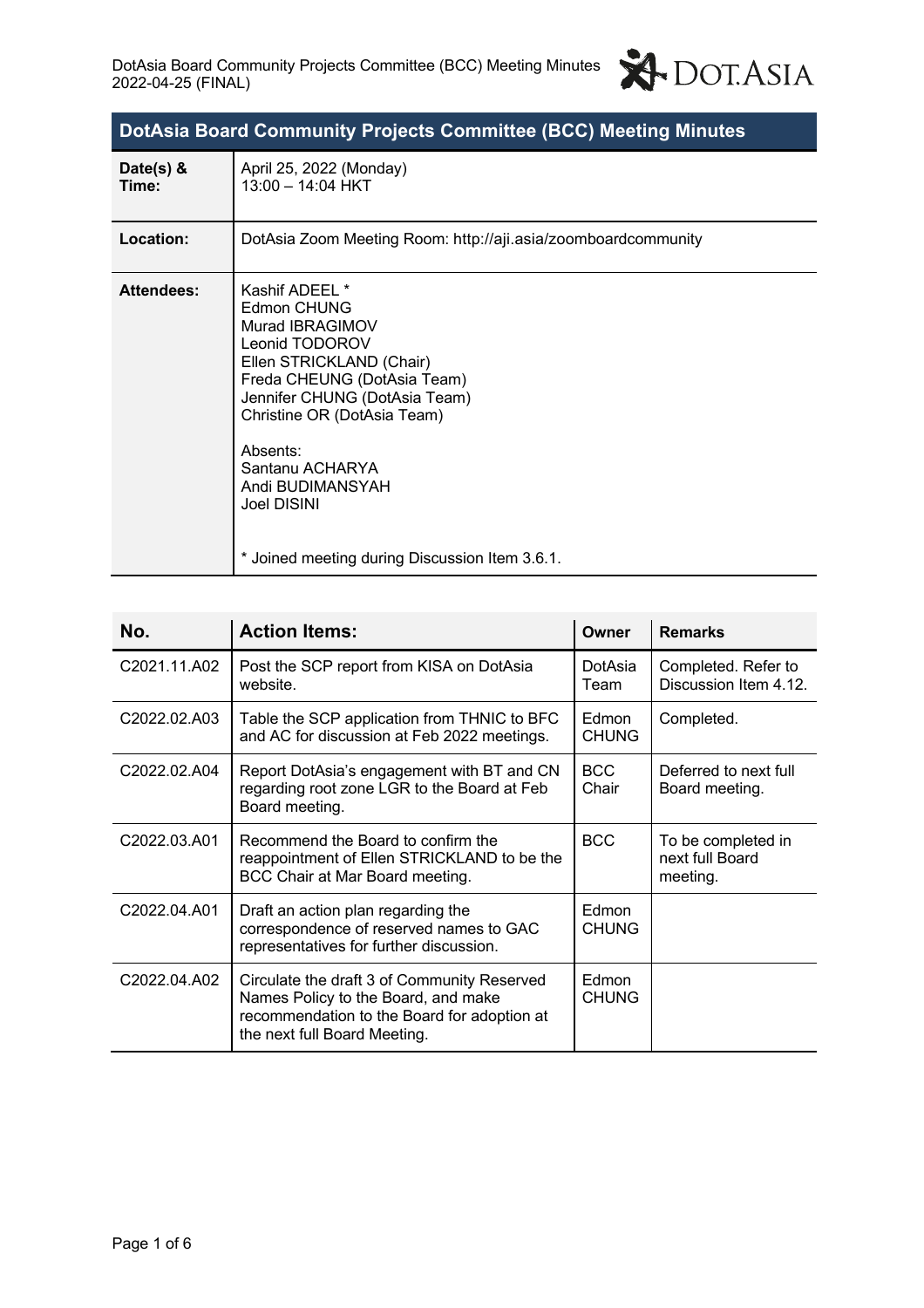

# **Discussions:**

#### **1. Roll Call**

- 1.1. Apr BCC meeting was postponed from the scheduled meeting on Apr 19 and reconvened on Apr 25, 2022.
- 1.2. Ms. Ellen STRICKLAND led the meeting as BCC Chair.
- 1.3. Roll call. Those present for all or part of the meeting are included in the Attendees section.

#### **2. Approval of Last Board Community Projects Committee Meeting Minutes (Mar 18, 2022)**

- 2.1. Draft 1 of BCC meeting minutes 2022.03.18 and action items were presented.
- 2.2. BCC meeting minutes 2022.03.18 approved with no objections.

#### **3. Community Reserved Names Policy Updates**

- 3.1. It was reported that the previous draft was put out for public comments from Mar 8 - Apr 8 with an announcement to DotAsia Members, ICANN as well as .ASIA Accredited Registrars. Received comments, along with comments received from BCC, the Board and AC were incorporated into BCC Draft 3.
- 3.2. It was reported that comments received pertain 3 areas, (a) to include the AC, BCC and perhaps the governance bodies in the processing of the Community Reserved Names, (b) to develop more rigorous and straightforward criteria to avoid abuse, and (c) to include geographical indicators and public sector initiatives to the scope of eligibility in the policy.
- 3.3. Draft 3 of Community Reserved Names Policy was presented and briefed to BCC for discussion, with major edits highlighted:
	- 3.3.1. Additional note and alignment to include geographic/cultural heritage purposes as considered in scope.
	- 3.3.2. Additional section of Application and Approval Process was added to include circulation of applications to governing bodies of DotAsia (i.e. the Board, BCC and AC) for consideration. The approval process is anticipated to be similar to existing approval process of SCP, where the application would be circulated to AC for comment rather than as an approval process.
	- 3.3.3. Additional section of Minimum Requirement of Assessment Criteria was added.
	- 3.3.4. Clarification footnote added community or corporate social responsibility projects maintained by a for-profit company is acceptable.
- 3.4. In terms of the next step of adoption process, it is planned to table the draft to the Board for adoption once BCC accepted the draft, thereupon, DotAsia team would proceed to actual implementation.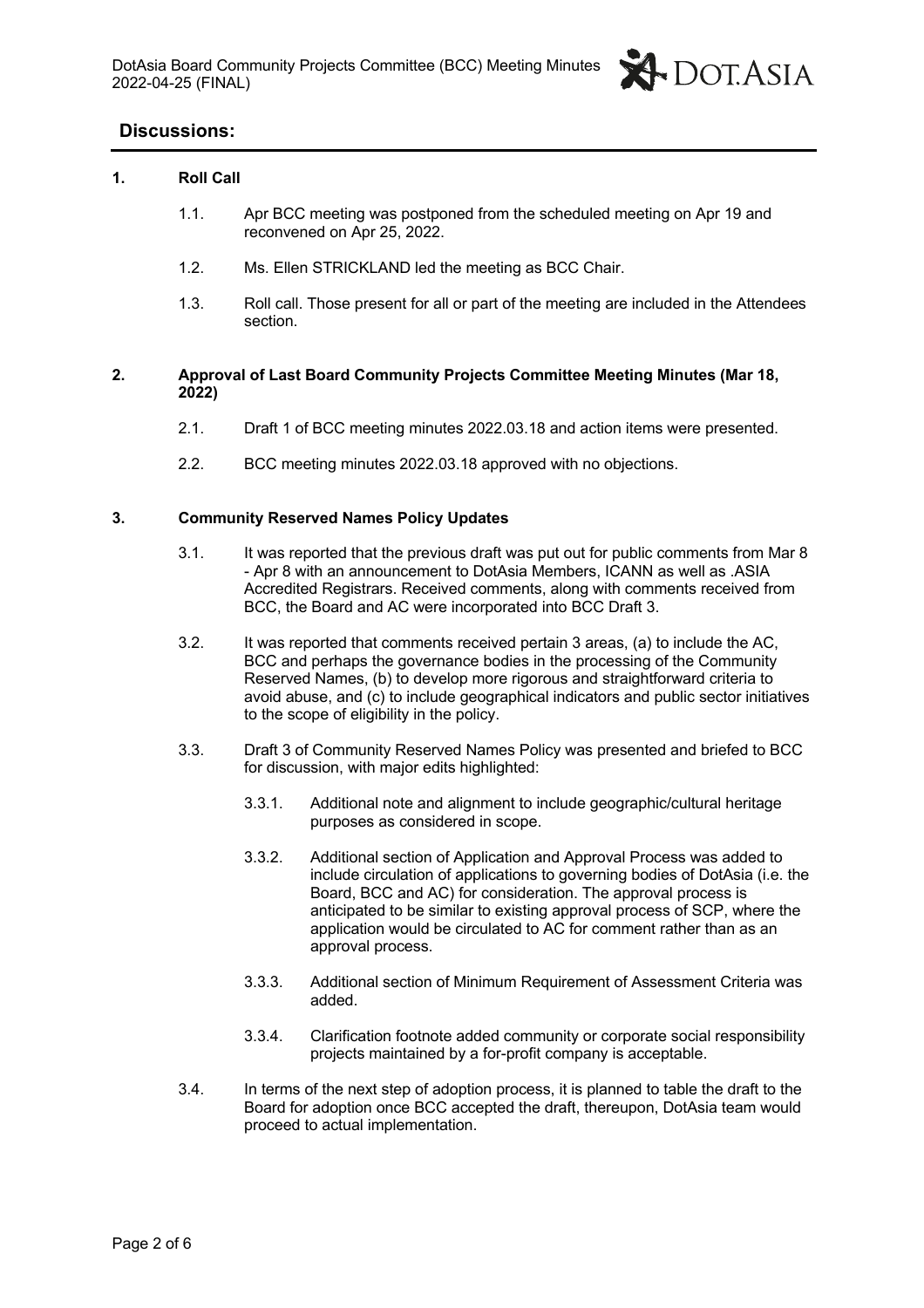

- 3.4.1. It is planned to set up a simple web form for application submission, and then make announcement to registrars and interested registrants in utilising the process.
- 3.4.2. It is also planned to make announcement to DotAsia Members and registrars via social media posts on DotAsia social media pages, however, it is not anticipated to be a feature for marketing.
- 3.4.3. It was noted that only a small amount of applications are anticipated, including apsig.asia, apng.asia and some of the community initiatives that is clearly supporting the Vision & Mission of DotAsia.
- 3.5. It was noted that DotAsia reserved a number of domain names for each country/territory based on a list of reserved names provided by GAC representative or the ccTLD representative when .Asia first launched. Such domain names may be activated with the consent from the respective representative.
	- 3.5.1. Concern was raised that dealing with GAC representatives is not enough to protect DotAsia from future challenges which may arise if certain sensitive domains are taken.
	- 3.5.2. .ASIA Reserved Names Policies was presented and briefed to BCC for reference, which had being put in place in 2007. It was explained that there was a submission period of governmental reserved names in the launch phases, where a number of reserved names information were provided by GAC and ccTLD representatives.
	- 3.5.3. If there is a need or a perceived need to let more GAC representative know about .ASIA Reserved Names Policies, it is open to have further discussion as next steps. However, it was highlighted that this should be a different consideration from the Community Reserved Names Policy, which protects actively used .Asia domains from going back to available pool for certain reasons rather than protecting names that are not taken.
	- 3.5.4. It was commented that although effort has been made back in 2007, more governments were on GAC since then and are expected to be more keen to protect their interests of certain community projects or historical sites (e.g., UNESCO sites). Therefore, it was suggested to reach out to GAC representatives to revisit the issue to update the list of reserved names.
	- 3.5.5. It is planned to draft an action plan regarding the correspondence to GAC representatives for further discussion. (C2022.04.A01)
- 3.6. A follow up question was raised regarding the application process of existing .Asia name that might fall into the .ASIA Community Reserved Names Policy.
	- 3.6.1. It was explained that DotAsia has had a relatively robust set of reserved names and sunrise policies because of the history of DotAsia. The startup policies of .ASIA were well received by the community and continue to be used as a benchmark.
	- 3.6.2. In terms of the implementation, it was noted that the process should be as simple as possible for those who are interested.
	- 3.6.3. It was clarified that the policy is called "Reserved Names" because the reserved names functionality was being used, however, they are not the usual reserved names since eligible domains are names that have been registered and are being actively used.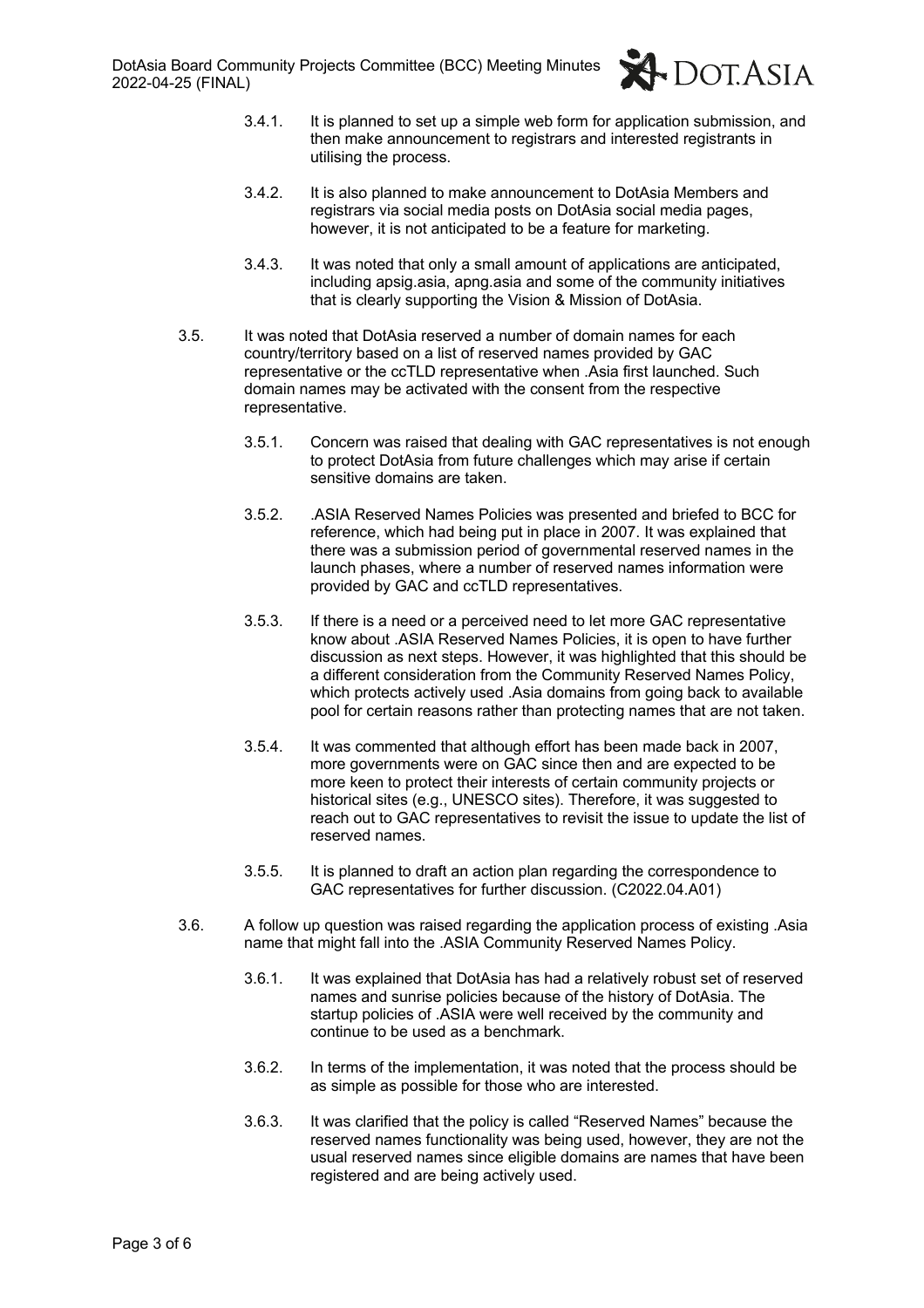

- 3.6.4. DotAsia market development team will plan to review existing .Asia domain names that are being used for community purposes, then connect with potential candidates via social media platforms and probably leverage the effort to reach out to them for testimonials that may support further market development for .Asia.
- 3.7. It was commented that there might be some government bodies who are not aware of the existence of the .Asia domain, and that there could be opportunities to engage with them in promoting .Asia domain as their official communication channels for tourism purposes.
- 3.8. BCC discussed and agreed to accept Draft 3 of Community Reserved Names Policy and make recommendation to the Board for adoption at the next full Board Meeting. (C2022.04.A02)

### 4. **SCP Updates (.TH Application)**

- 4.1. The SCP application from .TH was reviewed and accepted by BCC and AC in previous meetings, and tabled to BFC at Apr BFC meeting for discussion.
- 4.2. Comment was raised during previous discussion that some of the items were not detailed enough, clarifications were sought from .TH for a more detailed breakdown on concerned budgeted items and references of how the amounts were calculated.
	- 4.2.1. It was highlighted that the SCP application (BCC-002) itself requests a very simple budget breakdown only, which is based on received comment from the AC to design the application process as simple as possible.
	- 4.2.2. It was noted that there seems to now be a suggestion to update the SCP application form to be more robust in the future.
	- 4.2.3. It was further explained that however, for an application that has already entered into the process, it would be best to remain aligned with the published process.
- 4.3. Regarding the comment on the supporting quotations, based on the reporting requirements on the BCC-003: DotAsia SCP Report adopted in Jun 2021, receipts and invoices are required to be submitted along with the SCP report, which covers the accountability of the money spent.
- 4.4. It was proposed to review the SCP process to include a more robust budget requirements for future applications.
	- 4.4.1. It was suggested that for entertainment or hospitality costs, if any, should be reflected in the proposal with supporting quotations and price comparisons for future SCP applications for better accountability and transparency among recipients.
	- 4.4.2. It was commented that requesting quotations for sensitive or costly items would be sufficient instead of quotations for every details.
- 4.5. DotAsia team will continue work with .TH to make sure they understand the reporting requirement on expenses with receipts and invoices, especially for those hospitality items.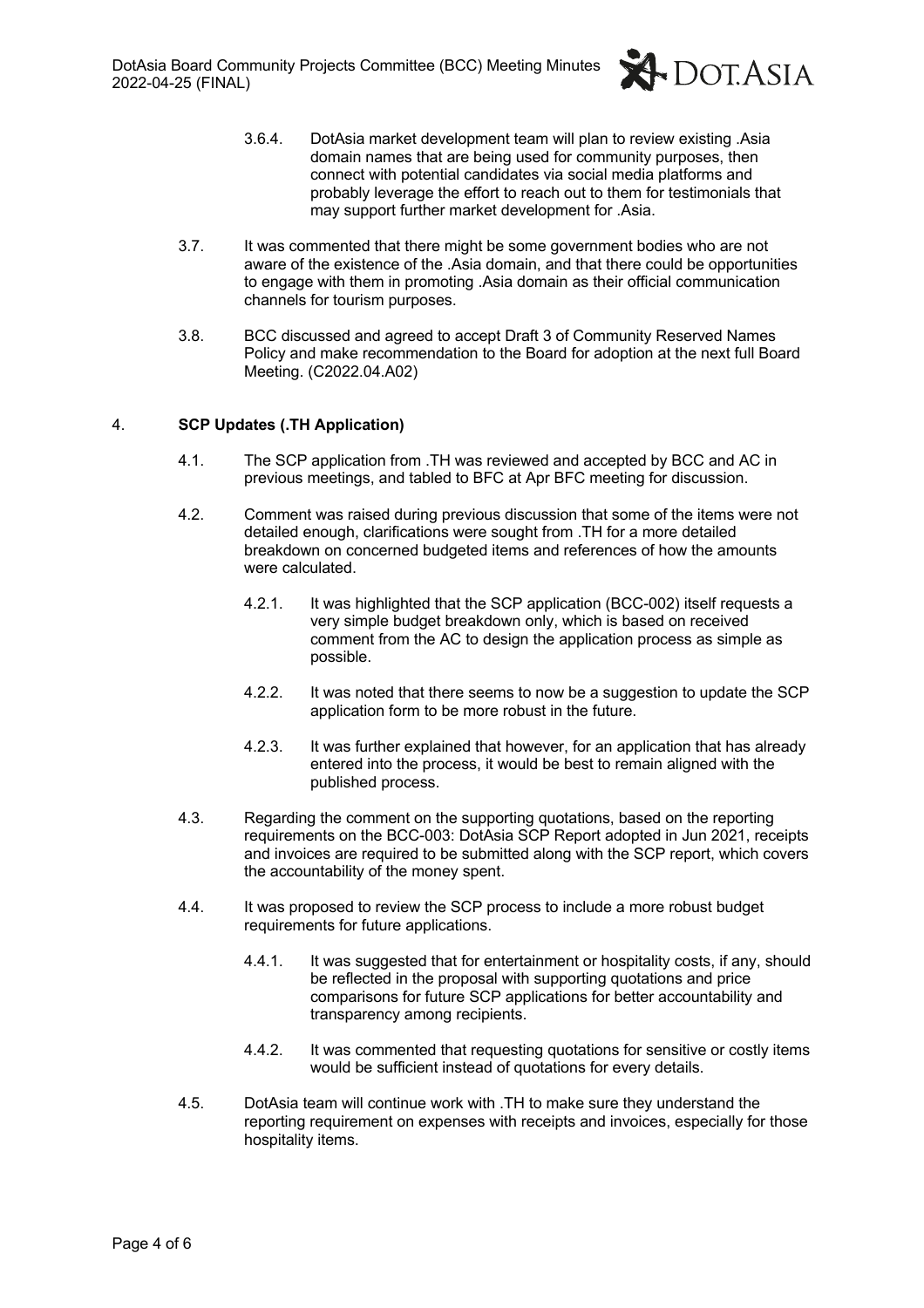DotAsia Board Community Projects Committee (BCC) Meeting Minutes 2022-04-25 (FINAL)



- 4.6. BCC discussed and agreed to continue support the SCP application of .TH for Board acceptance.
- 4.7. It was reported that the setup of SCP Funds webpages on DotAsia website was completed, which includes a list of previous SCP programs and information of individual SCP programs.
- 4.8. It is planned to enhance the webpage with more background on the projects and include DotAsia's Member Engagement work as the next step. Further updates will be provided to BCC when available.

#### **5. Community Project Updates (APrIGF, Eco-Internet Index & .KIDS)**

- 5.1. APrIGF 2022 Updates
	- 5.1.1. It was reported that APrIGF 2022 is confirmed to be held in hybrid mode in Singapore in early Sep 2022, which will be co-located with APSIG and APNIC 54 for the first time.
	- 5.1.2. It was also reported that call for session proposals and local hubs are out. Fellowship program will be joint with APSIG with a unified application process and costs shared between APrIGF and APSIG.
	- 5.1.3. Preparatory work on having F2F Board Meeting in Singapore in conjunction with APrIGF has commenced, updates will be provided to the Board for further discussion.
- 5.2. EcoInternet Index Updates
	- 5.2.1. It was reported that the final report has been published and the website (https://ecointernet.asia) is live. There are two animated videos for the outcomes of the report featuring Ajitora.
	- 5.2.2. It is planned to expand the research this year with the support from our funder HBS to more countries and territories in the APAC region in the coming year to have a more meaningful comparison. It is also planned to connect with government officials and private sectors to introduce the index to present the findings and involve them in the discussion.
	- 5.2.3. It was reported that APNIC Foundation, who initially started the proposal with DotAsia, has recommended to apply for their funding as well for the continuation of the EcoInternet project.
- 5.3. .KIDS Updates
	- 5.3.1. It was reported that .KIDS has been officially delegated to the Root Zone on Apr 4, 2022.
	- 5.3.2. The launch schedule of .KIDS proceeds as presented to the BCC previously and progress will be further discussed at the next BCC meeting.
- 5.4. IGF Updates
	- 5.4.1. IGF Expert Group Meeting was held in New York from Mar 30 to 1 Apr, 2022 where Jennifer participated as a selected participant representing Asia Pacific. Discussions included improvements of the IGF, structure of the leadership panel and the MAG, and placing more emphasis on the national and regional initiatives (NRI i.e. the APrIGF) as feeders into the